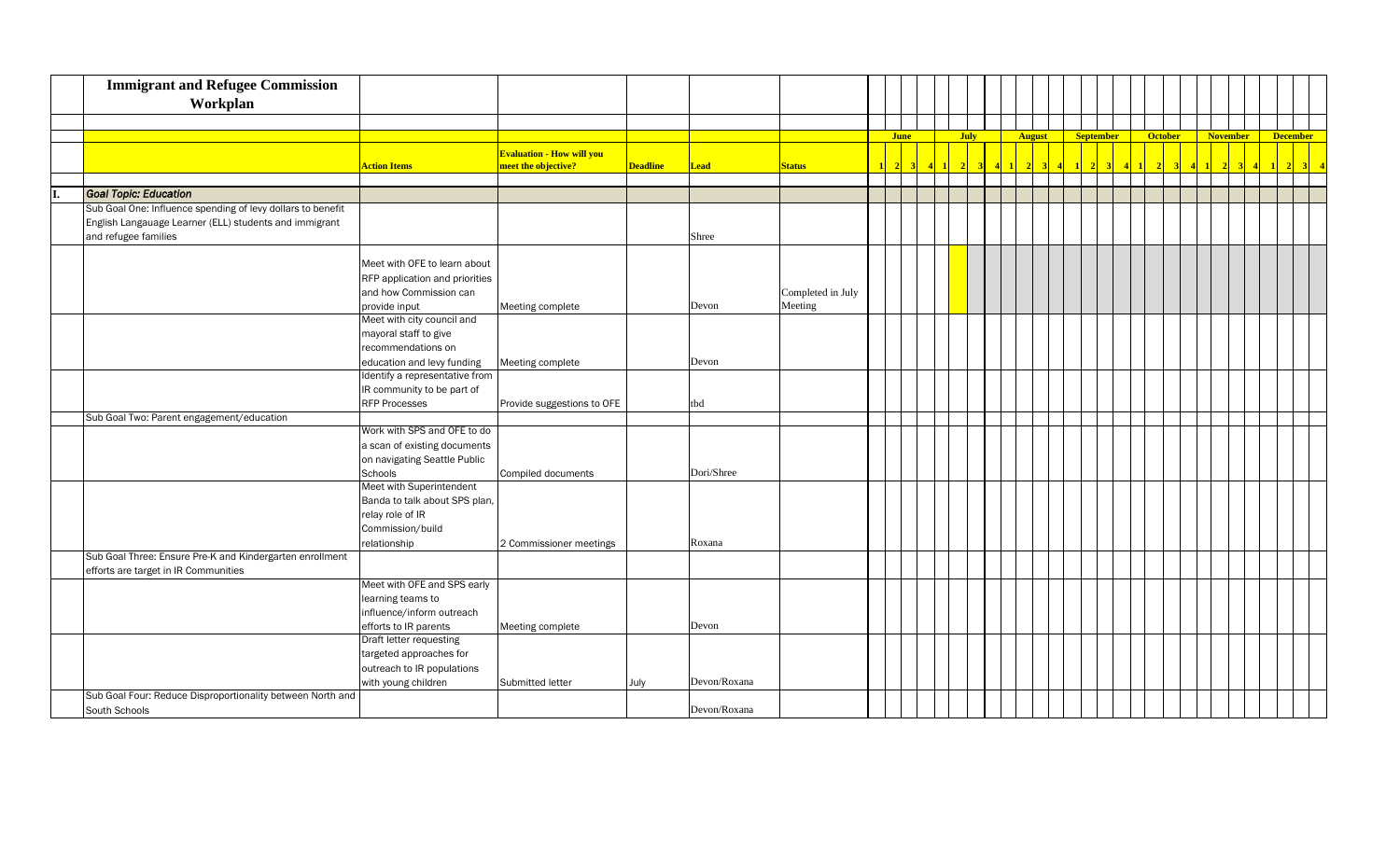|     |                                                             |                                  |                                  |                 |             |                           |           | <b>June</b> |                 |                 | <b>July</b>    |  | <b>August</b> |  | <b>September</b> | <b>October</b>  |            | <b>November</b> |           | <b>December</b> |                   |
|-----|-------------------------------------------------------------|----------------------------------|----------------------------------|-----------------|-------------|---------------------------|-----------|-------------|-----------------|-----------------|----------------|--|---------------|--|------------------|-----------------|------------|-----------------|-----------|-----------------|-------------------|
|     |                                                             |                                  | <b>Evaluation - How will you</b> |                 |             |                           |           |             |                 |                 |                |  |               |  |                  |                 |            |                 |           |                 |                   |
|     |                                                             | <b>Action Items</b>              | meet the objective?              | <b>Deadline</b> | <b>Lead</b> | <b>Status</b>             | $\vert$ 1 | $\sqrt{2}$  | $\vert 3 \vert$ | $\vert 4 \vert$ | 2 <sup>1</sup> |  |               |  |                  | $2 \mid 3 \mid$ | $4 \mid 1$ | $\sqrt{2}$<br>3 | $\vert$ 4 |                 | $2 \mid 3 \mid 4$ |
|     |                                                             | Partner with SESEC and have      |                                  |                 |             |                           |           |             |                 |                 |                |  |               |  |                  |                 |            |                 |           |                 |                   |
|     |                                                             | regular contact with staff       |                                  |                 |             |                           |           |             |                 |                 |                |  |               |  |                  |                 |            |                 |           |                 |                   |
|     |                                                             | regarding efforts including      | Commissioner meets               |                 |             |                           |           |             |                 |                 |                |  |               |  |                  |                 |            |                 |           |                 |                   |
|     |                                                             | ensuring IR needs                | SESEC and attends 1-2            |                 |             |                           |           |             |                 |                 |                |  |               |  |                  |                 |            |                 |           |                 |                   |
|     |                                                             | represented                      | meetings                         | Ongoing         | Devon       | Completed in June         |           |             |                 |                 |                |  |               |  |                  |                 |            |                 |           |                 |                   |
|     |                                                             | Write letter in support of       |                                  |                 |             |                           |           |             |                 |                 |                |  |               |  |                  |                 |            |                 |           |                 |                   |
|     |                                                             | SESEC efforts to Mayor,          |                                  |                 |             |                           |           |             |                 |                 |                |  |               |  |                  |                 |            |                 |           |                 |                   |
|     |                                                             | Council, OFE                     | Letter written/sent              |                 | Shree       |                           |           |             |                 |                 |                |  |               |  |                  |                 |            |                 |           |                 |                   |
|     | Sub Goal Five: Take the first steps in increasing Seattle's |                                  |                                  |                 |             |                           |           |             |                 |                 |                |  |               |  |                  |                 |            |                 |           |                 |                   |
|     | value/acceptance of multilingualism by increasing dual      |                                  |                                  |                 |             |                           |           |             |                 |                 |                |  |               |  |                  |                 |            |                 |           |                 |                   |
|     | language programs offered in Seattle Public Schools and     |                                  |                                  |                 |             |                           |           |             |                 |                 |                |  |               |  |                  |                 |            |                 |           |                 |                   |
|     | embracing World Language Credit Program                     |                                  |                                  |                 | Roxana      |                           |           |             |                 |                 |                |  |               |  |                  |                 |            |                 |           |                 |                   |
|     |                                                             | Gain understanding of short      |                                  |                 |             |                           |           |             |                 |                 |                |  |               |  |                  |                 |            |                 |           |                 |                   |
|     |                                                             | and long-term goals to           |                                  |                 |             |                           |           |             |                 |                 |                |  |               |  |                  |                 |            |                 |           |                 |                   |
|     |                                                             | increase the number of           |                                  |                 |             |                           |           |             |                 |                 |                |  |               |  |                  |                 |            |                 |           |                 |                   |
|     |                                                             | language immersion               |                                  |                 |             |                           |           |             |                 |                 |                |  |               |  |                  |                 |            |                 |           |                 |                   |
|     |                                                             | programs in Seattle School       | Presentation to Commission       |                 |             |                           |           |             |                 |                 |                |  |               |  |                  |                 |            |                 |           |                 |                   |
|     |                                                             | District and to influence        | on ELL, language                 |                 |             |                           |           |             |                 |                 |                |  |               |  |                  |                 |            |                 |           |                 |                   |
|     |                                                             | strategic plan                   | immersion programs, data         |                 | Shree       |                           |           |             |                 |                 |                |  |               |  |                  |                 |            |                 |           |                 |                   |
|     |                                                             |                                  |                                  |                 |             |                           |           |             |                 |                 |                |  |               |  |                  |                 |            |                 |           |                 |                   |
|     |                                                             | Publically recognize SPS's       |                                  |                 |             |                           |           |             |                 |                 |                |  |               |  |                  |                 |            |                 |           |                 |                   |
|     |                                                             | world language credit and        |                                  |                 |             |                           |           |             |                 |                 |                |  |               |  |                  |                 |            |                 |           |                 |                   |
|     |                                                             | honor students who received      |                                  |                 |             |                           |           |             |                 |                 |                |  |               |  |                  |                 |            |                 |           |                 |                   |
|     |                                                             | high school credit for           |                                  |                 |             |                           |           |             |                 |                 |                |  |               |  |                  |                 |            |                 |           |                 |                   |
|     |                                                             | proficiency in their primary     | Either cohost celebraton for     |                 |             |                           |           |             |                 |                 |                |  |               |  |                  |                 |            |                 |           |                 |                   |
|     |                                                             | language with attendance         | students (with SPS/City) or      |                 |             | Completed in June-        |           |             |                 |                 |                |  |               |  |                  |                 |            |                 |           |                 |                   |
|     |                                                             | from city council, mayor and     | produce letter commending        |                 |             | cohosted event            |           |             |                 |                 |                |  |               |  |                  |                 |            |                 |           |                 |                   |
|     |                                                             | international leaders            |                                  |                 | Roxana      | regarding ELL<br>students |           |             |                 |                 |                |  |               |  |                  |                 |            |                 |           |                 |                   |
|     |                                                             |                                  | district on policy               |                 |             |                           |           |             |                 |                 |                |  |               |  |                  |                 |            |                 |           |                 |                   |
|     |                                                             | Urge SPS to use RSJI tool in     |                                  |                 |             |                           |           |             |                 |                 |                |  |               |  |                  |                 |            |                 |           |                 |                   |
|     |                                                             | strategic plan along with filter |                                  |                 |             |                           |           |             |                 |                 |                |  |               |  |                  |                 |            |                 |           |                 |                   |
|     |                                                             | pertaining specifically to IR    |                                  |                 |             | Completed in June-        |           |             |                 |                 |                |  |               |  |                  |                 |            |                 |           |                 |                   |
|     |                                                             |                                  |                                  |                 |             | wrote letter supporting   |           |             |                 |                 |                |  |               |  |                  |                 |            |                 |           |                 |                   |
|     |                                                             | populations in coordination      |                                  |                 |             | RSJI in SPS strategic     |           |             |                 |                 |                |  |               |  |                  |                 |            |                 |           |                 |                   |
|     |                                                             | with roundtable                  | Write letter                     |                 | Shree       | plan                      |           |             |                 |                 |                |  |               |  |                  |                 |            |                 |           |                 |                   |
|     |                                                             |                                  |                                  |                 |             |                           |           |             |                 |                 |                |  |               |  |                  |                 |            |                 |           |                 |                   |
|     |                                                             |                                  |                                  |                 |             |                           |           |             |                 |                 |                |  |               |  |                  |                 |            |                 |           |                 |                   |
| II. | Goal Topic: Comprehensive Immigration Reform                |                                  |                                  |                 |             |                           |           |             |                 |                 |                |  |               |  |                  |                 |            |                 |           |                 |                   |
|     | Sub Goal One: Support an inclusive immigration reform that  |                                  |                                  |                 |             |                           |           |             |                 |                 |                |  |               |  |                  |                 |            |                 |           |                 |                   |
|     | builds a true path to citizenship                           |                                  |                                  |                 |             |                           |           |             |                 |                 |                |  |               |  |                  |                 |            |                 |           |                 |                   |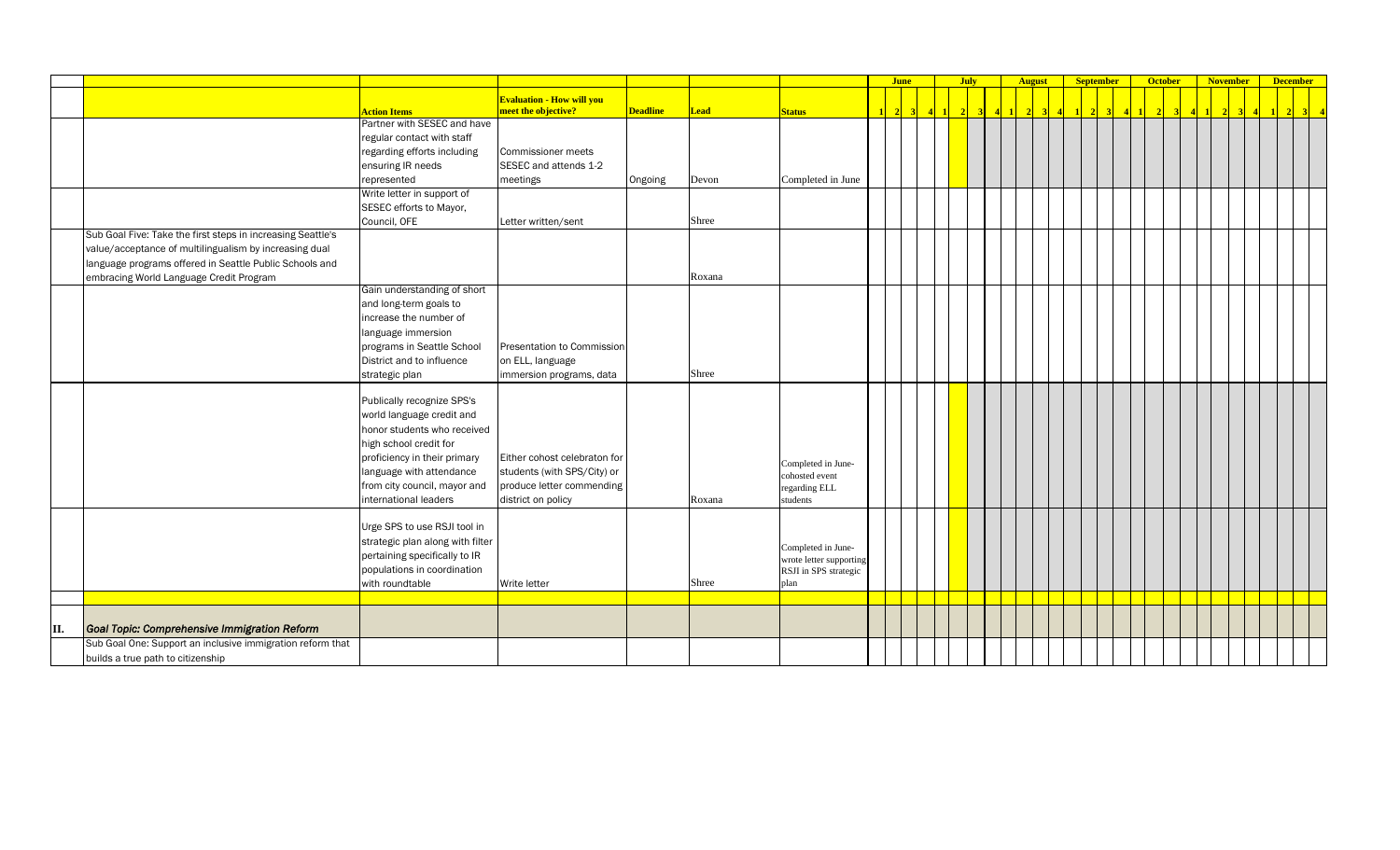|                                                            |                                                                   |                                  |                 |             |               |                | <b>June</b> |  | <b>July</b> |  | <b>August</b> |  | <b>September</b> |  | <b>October</b> |  | <b>November</b> | <b>December</b> |  |
|------------------------------------------------------------|-------------------------------------------------------------------|----------------------------------|-----------------|-------------|---------------|----------------|-------------|--|-------------|--|---------------|--|------------------|--|----------------|--|-----------------|-----------------|--|
|                                                            |                                                                   | <b>Evaluation - How will you</b> |                 |             |               |                |             |  |             |  |               |  |                  |  |                |  |                 |                 |  |
|                                                            | <b>Action Items</b>                                               | meet the objective?              | <b>Deadline</b> | <b>Lead</b> | <b>Status</b> | $\blacksquare$ | 2           |  |             |  |               |  |                  |  |                |  |                 |                 |  |
|                                                            |                                                                   |                                  |                 |             |               |                |             |  |             |  |               |  |                  |  |                |  |                 |                 |  |
|                                                            |                                                                   |                                  |                 |             |               |                |             |  |             |  |               |  |                  |  |                |  |                 |                 |  |
|                                                            |                                                                   |                                  | Memo - June     |             |               |                |             |  |             |  |               |  |                  |  |                |  |                 |                 |  |
|                                                            |                                                                   |                                  | 15 and          |             |               |                |             |  |             |  |               |  |                  |  |                |  |                 |                 |  |
|                                                            |                                                                   |                                  | Resolution      |             |               |                |             |  |             |  |               |  |                  |  |                |  |                 |                 |  |
|                                                            | Support Resolution by City                                        | Memo to Council and              | by July-        |             |               |                |             |  |             |  |               |  |                  |  |                |  |                 |                 |  |
|                                                            | Council to keep families                                          | possible Resolution by           | August. Final   |             |               |                |             |  |             |  |               |  |                  |  |                |  |                 |                 |  |
|                                                            | together                                                          | Council                          | by 8/10         |             |               |                |             |  |             |  |               |  |                  |  |                |  |                 |                 |  |
|                                                            |                                                                   |                                  |                 |             |               |                |             |  |             |  |               |  |                  |  |                |  |                 |                 |  |
|                                                            |                                                                   |                                  | Met with        |             |               |                |             |  |             |  |               |  |                  |  |                |  |                 |                 |  |
|                                                            |                                                                   |                                  | Mayor and 2     |             |               |                |             |  |             |  |               |  |                  |  |                |  |                 |                 |  |
|                                                            |                                                                   | Keep Mayor and Council           | council         |             |               |                |             |  |             |  |               |  |                  |  |                |  |                 |                 |  |
|                                                            |                                                                   | informed on the issue via        | members to      |             |               |                |             |  |             |  |               |  |                  |  |                |  |                 |                 |  |
|                                                            | Ongoing education around                                          | memos and add CIR to the         | update them     |             |               |                |             |  |             |  |               |  |                  |  |                |  |                 |                 |  |
|                                                            |                                                                   | OIRA website to include          |                 |             |               |                |             |  |             |  |               |  |                  |  |                |  |                 |                 |  |
|                                                            | Comprehensive immigration                                         |                                  | on our goal     |             |               |                |             |  |             |  |               |  |                  |  |                |  |                 |                 |  |
|                                                            | Reform (CIR)                                                      | news, updates, resources         | and CIR         |             |               |                |             |  |             |  |               |  |                  |  |                |  |                 |                 |  |
|                                                            | Statement by Commission on                                        |                                  |                 |             |               |                |             |  |             |  |               |  |                  |  |                |  |                 |                 |  |
|                                                            | <b>CIR</b>                                                        | Statement complete               |                 |             |               |                |             |  |             |  |               |  |                  |  |                |  |                 |                 |  |
|                                                            | Statement by Mayor and                                            |                                  |                 |             |               |                |             |  |             |  |               |  |                  |  |                |  |                 |                 |  |
|                                                            | Letter to Congress                                                | Statement/letter complete        |                 |             |               |                |             |  |             |  |               |  |                  |  |                |  |                 |                 |  |
| Sub Goal Two: Immigrant and Refugee Inclusion at different |                                                                   |                                  |                 |             |               |                |             |  |             |  |               |  |                  |  |                |  |                 |                 |  |
| levels of immigration status                               |                                                                   |                                  |                 |             |               |                |             |  |             |  |               |  |                  |  |                |  |                 |                 |  |
|                                                            | Increase funding to ESL/                                          | Briefing on where funding is     |                 |             |               |                |             |  |             |  |               |  |                  |  |                |  |                 |                 |  |
|                                                            | Citizenship classes                                               | now                              | July            |             |               |                |             |  |             |  |               |  |                  |  |                |  |                 |                 |  |
|                                                            |                                                                   | Briefing on where funding is     |                 |             |               |                |             |  |             |  |               |  |                  |  |                |  |                 |                 |  |
|                                                            | <b>Technology Training</b>                                        | now                              | Oct-Nov         |             |               |                |             |  |             |  |               |  |                  |  |                |  |                 |                 |  |
|                                                            |                                                                   |                                  |                 |             |               |                |             |  |             |  |               |  |                  |  |                |  |                 |                 |  |
|                                                            | Assess level of IR access to                                      |                                  |                 |             |               |                |             |  |             |  |               |  |                  |  |                |  |                 |                 |  |
|                                                            | city services through language Assessment complete,               |                                  |                 |             |               |                |             |  |             |  |               |  |                  |  |                |  |                 |                 |  |
|                                                            | support and funding available relevant briefings complete Oct-Nov |                                  |                 |             |               |                |             |  |             |  |               |  |                  |  |                |  |                 |                 |  |
| Sub Goal Three: Immigrant and Refugee Inclusion -          |                                                                   |                                  |                 |             |               |                |             |  |             |  |               |  |                  |  |                |  |                 |                 |  |
| Workforce Training - the whole family                      |                                                                   |                                  |                 |             |               |                |             |  |             |  |               |  |                  |  |                |  |                 |                 |  |
|                                                            | Educate Commission on what                                        | Briefings complete from          |                 |             |               |                |             |  |             |  |               |  |                  |  |                |  |                 |                 |  |
|                                                            | has been done so far                                              | OED and OFE                      | Nov-Dec         |             |               |                |             |  |             |  |               |  |                  |  |                |  |                 |                 |  |
|                                                            |                                                                   |                                  |                 |             |               |                |             |  |             |  |               |  |                  |  |                |  |                 |                 |  |
| Tentative Sub Goal Four: Immigrant and Refugee Inclusion - |                                                                   |                                  |                 |             |               |                |             |  |             |  |               |  |                  |  |                |  |                 |                 |  |
| Trainings on taxes, revenue, budget for residents          |                                                                   |                                  |                 |             |               |                |             |  |             |  |               |  |                  |  |                |  |                 |                 |  |
|                                                            | Briefing on how the budget                                        |                                  |                 |             |               |                |             |  |             |  |               |  |                  |  |                |  |                 |                 |  |
|                                                            | works                                                             | briefing complete                | year 2          |             |               |                |             |  |             |  |               |  |                  |  |                |  |                 |                 |  |
|                                                            | Create a short document in                                        |                                  |                 |             |               |                |             |  |             |  |               |  |                  |  |                |  |                 |                 |  |
|                                                            | different languages                                               | document complete                | year 2          |             |               |                |             |  |             |  |               |  |                  |  |                |  |                 |                 |  |
|                                                            | Create a video to get the word                                    |                                  |                 |             |               |                |             |  |             |  |               |  |                  |  |                |  |                 |                 |  |
|                                                            | out                                                               | video complete                   | year 2          |             |               |                |             |  |             |  |               |  |                  |  |                |  |                 |                 |  |
|                                                            |                                                                   |                                  |                 |             |               |                |             |  |             |  |               |  |                  |  |                |  |                 |                 |  |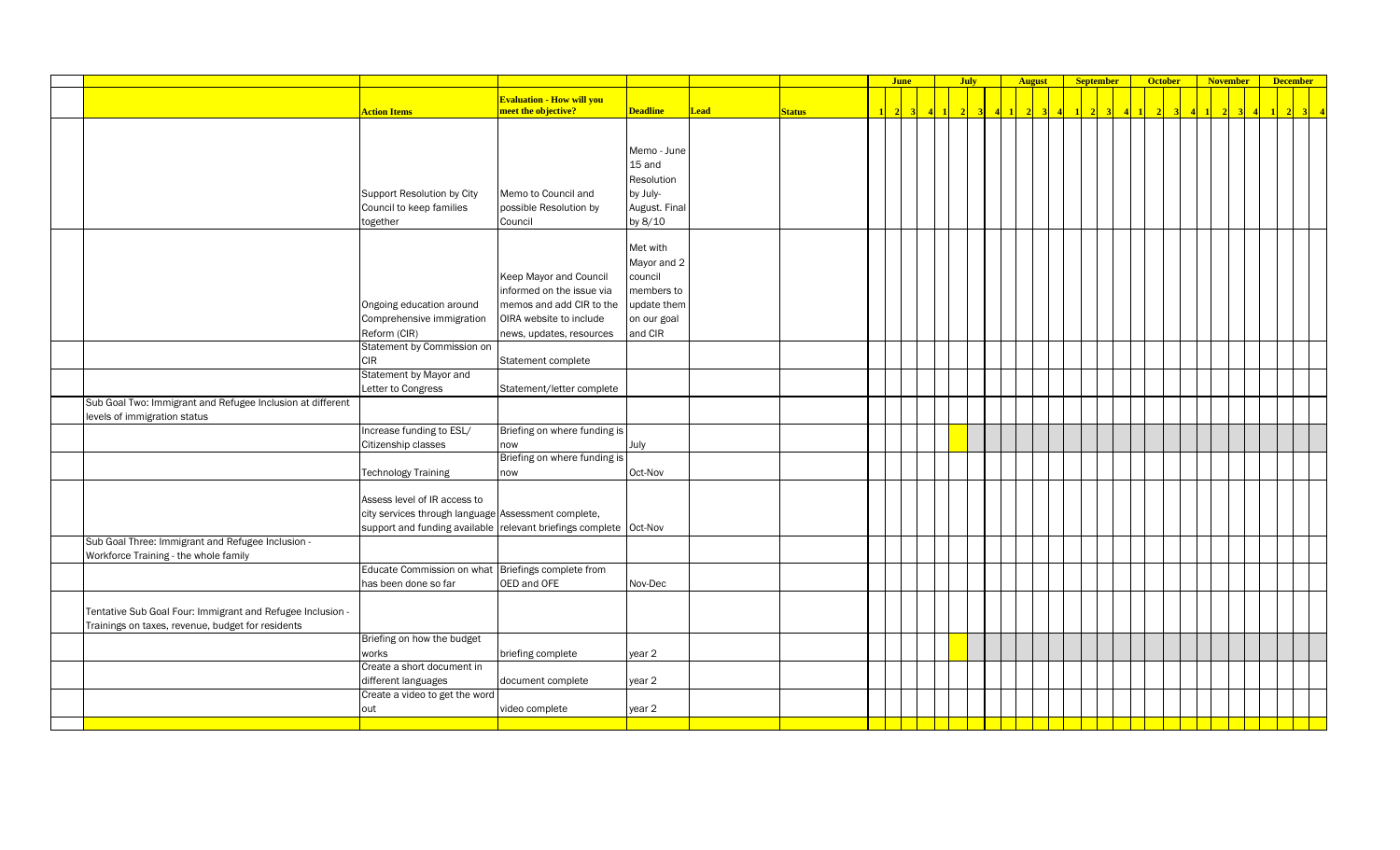|      |                                                             |                                |                                                         |                 |                 |                     | <b>June</b> | <b>July</b> |  |                         | <b>Example 12 August 12 September</b> | <b>October</b> | November December |  |  |
|------|-------------------------------------------------------------|--------------------------------|---------------------------------------------------------|-----------------|-----------------|---------------------|-------------|-------------|--|-------------------------|---------------------------------------|----------------|-------------------|--|--|
|      |                                                             | <b>Action Items</b>            | <b>Evaluation - How will you</b><br>meet the objective? | <b>Deadline</b> | Lead            | <b>Status</b>       |             |             |  | $\overline{2}$<br>$3$ 4 | $2 \quad 3 \quad 4 \quad 1$           | $\overline{2}$ |                   |  |  |
|      |                                                             |                                |                                                         |                 |                 |                     |             |             |  |                         |                                       |                |                   |  |  |
|      | <b>Goal Topic: Homelessness - Find Shelters and housing</b> |                                |                                                         |                 |                 |                     |             |             |  |                         |                                       |                |                   |  |  |
|      | ptions that are more suitable and culturally appropriate    |                                |                                                         |                 |                 |                     |             |             |  |                         |                                       |                |                   |  |  |
| III. | for immigrant and refugee communities                       |                                |                                                         |                 |                 |                     |             |             |  |                         |                                       |                |                   |  |  |
|      | Sub Goal One: Compile a list with the most culturally       |                                |                                                         |                 |                 |                     |             |             |  |                         |                                       |                |                   |  |  |
|      | appropriate shelters/resources                              |                                |                                                         |                 |                 |                     |             |             |  |                         |                                       |                |                   |  |  |
|      |                                                             |                                |                                                         |                 |                 |                     |             |             |  |                         |                                       |                |                   |  |  |
|      |                                                             |                                |                                                         |                 |                 | Researched into     |             |             |  |                         |                                       |                |                   |  |  |
|      |                                                             |                                |                                                         |                 |                 | existing            |             |             |  |                         |                                       |                |                   |  |  |
|      |                                                             |                                |                                                         |                 |                 | homelessness        |             |             |  |                         |                                       |                |                   |  |  |
|      |                                                             |                                |                                                         |                 |                 | resources and       |             |             |  |                         |                                       |                |                   |  |  |
|      |                                                             |                                |                                                         |                 |                 | created a list of   |             |             |  |                         |                                       |                |                   |  |  |
|      |                                                             |                                |                                                         |                 |                 | emergency shelters  |             |             |  |                         |                                       |                |                   |  |  |
|      |                                                             |                                |                                                         |                 |                 | based on this       |             |             |  |                         |                                       |                |                   |  |  |
|      |                                                             | Research the existing          |                                                         |                 |                 | research organized  |             |             |  |                         |                                       |                |                   |  |  |
|      |                                                             | resources that are available   | list of shelters/resources                              |                 |                 | by population and   |             |             |  |                         |                                       |                |                   |  |  |
|      |                                                             | to homeless communities        | collected and compiled                                  | April-Sept      | Tsegaba/Habtamu | requirements.       |             |             |  |                         |                                       |                |                   |  |  |
|      | Sub Goal Two: Work to find ways to make existing            |                                |                                                         |                 |                 |                     |             |             |  |                         |                                       |                |                   |  |  |
|      | shelters/resources more appropriate for IR                  |                                |                                                         |                 |                 |                     |             |             |  |                         |                                       |                |                   |  |  |
|      |                                                             |                                |                                                         |                 |                 | Found a few         |             |             |  |                         |                                       |                |                   |  |  |
|      |                                                             |                                |                                                         |                 |                 | different resources |             |             |  |                         |                                       |                |                   |  |  |
|      |                                                             |                                |                                                         |                 |                 | led by immigrant    |             |             |  |                         |                                       |                |                   |  |  |
|      |                                                             |                                |                                                         |                 |                 | and refugee         |             |             |  |                         |                                       |                |                   |  |  |
|      |                                                             |                                |                                                         |                 |                 | community           |             |             |  |                         |                                       |                |                   |  |  |
|      |                                                             |                                |                                                         |                 |                 | organizations and   |             |             |  |                         |                                       |                |                   |  |  |
|      |                                                             |                                |                                                         |                 |                 | incorporated this   |             |             |  |                         |                                       |                |                   |  |  |
|      |                                                             | Research strategies that exist |                                                         |                 |                 | into the resource   |             |             |  |                         |                                       |                |                   |  |  |
|      |                                                             | already                        | research complete                                       | July-Sept       | Tsegaba/Habtamu | list.               |             |             |  |                         |                                       |                |                   |  |  |
|      |                                                             |                                |                                                         |                 |                 | Team outreached to  |             |             |  |                         |                                       |                |                   |  |  |
|      |                                                             |                                |                                                         |                 |                 | a few places, will  |             |             |  |                         |                                       |                |                   |  |  |
|      |                                                             | Outreach to                    |                                                         |                 |                 | continue to         |             |             |  |                         |                                       |                |                   |  |  |
|      |                                                             | shelters/resources             | outreach complete                                       | July-Sept       | Tsegaba/Habtamu | outreach.           |             |             |  |                         |                                       |                |                   |  |  |
|      | Sub Goal Three: Collaborate with Women's Commission on      |                                |                                                         |                 |                 |                     |             |             |  |                         |                                       |                |                   |  |  |
|      | any overlapping Goals                                       |                                |                                                         |                 |                 |                     |             |             |  |                         |                                       |                |                   |  |  |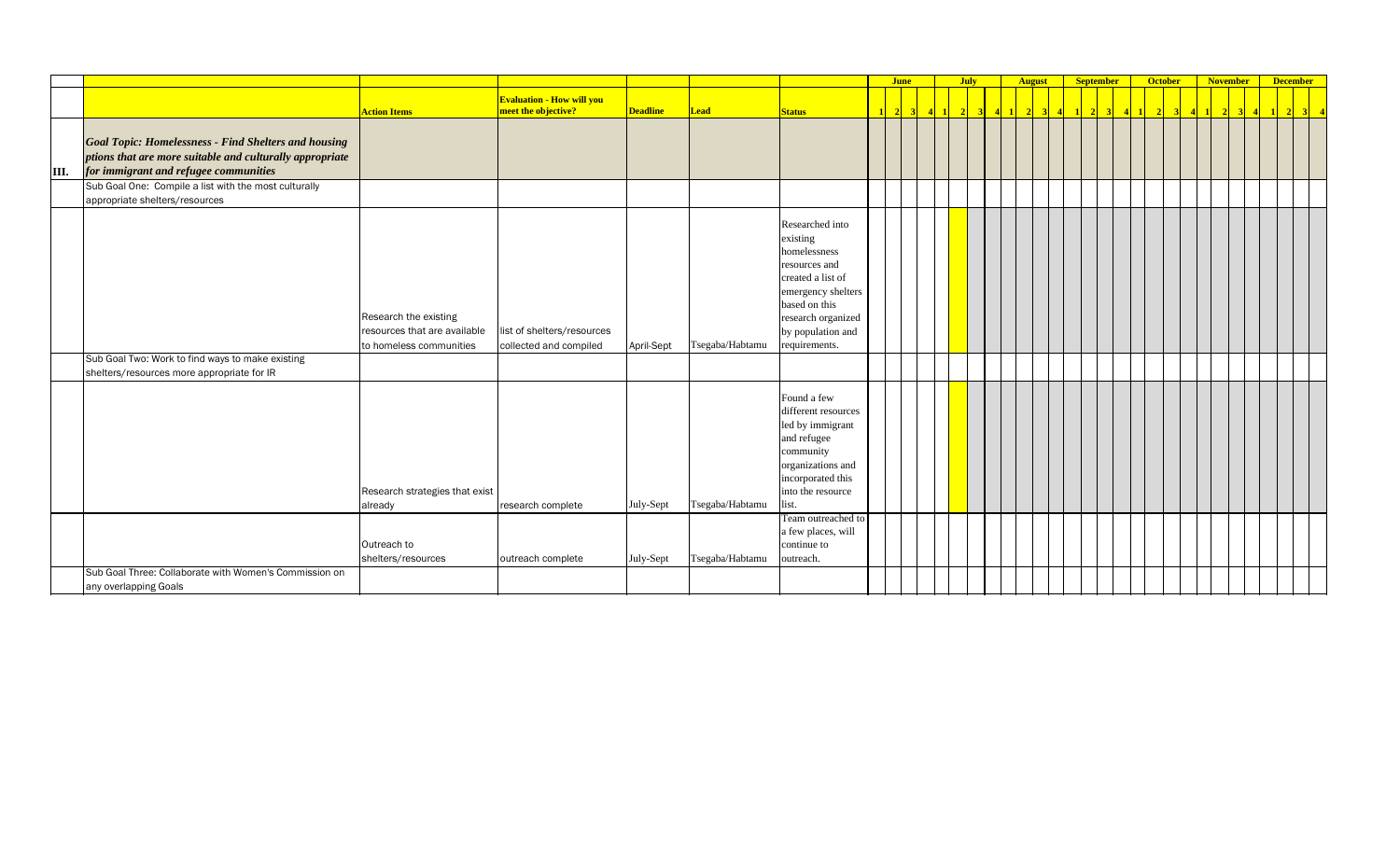|     |                                                            |                                                  |                                        |                 |                 |                                         | <b>June</b>            |                   | <b>July</b> |  | <b>August</b> |                                                                                  | <b>September</b> |         | <b>October</b> | <b>November</b> |                 |           | <b>December</b> |  |
|-----|------------------------------------------------------------|--------------------------------------------------|----------------------------------------|-----------------|-----------------|-----------------------------------------|------------------------|-------------------|-------------|--|---------------|----------------------------------------------------------------------------------|------------------|---------|----------------|-----------------|-----------------|-----------|-----------------|--|
|     |                                                            |                                                  | <mark>Evaluation - How will you</mark> |                 |                 |                                         |                        |                   |             |  |               |                                                                                  |                  |         |                |                 |                 |           |                 |  |
|     |                                                            | <b>Action Items</b>                              | meet the objective?                    | <b>Deadline</b> | <b>Lead</b>     | <b>Status</b>                           | $\vert$ 2<br>$\vert$ 3 | $4 \vert 1 \vert$ |             |  |               | $\begin{array}{ c c c c c c c c c }\n\hline\n4 & 1 & 2 & 3 & 4 & 1\n\end{array}$ | $2 \overline{3}$ | $4$ 1 2 |                | $\vert 2 \vert$ | $\vert 3 \vert$ | $\vert$ 4 | $\sqrt{2}$      |  |
|     |                                                            |                                                  |                                        |                 |                 |                                         |                        |                   |             |  |               |                                                                                  |                  |         |                |                 |                 |           |                 |  |
|     |                                                            |                                                  |                                        |                 |                 |                                         |                        |                   |             |  |               |                                                                                  |                  |         |                |                 |                 |           |                 |  |
|     |                                                            |                                                  |                                        |                 |                 | Team has                                |                        |                   |             |  |               |                                                                                  |                  |         |                |                 |                 |           |                 |  |
|     |                                                            |                                                  |                                        |                 |                 | communicated with                       |                        |                   |             |  |               |                                                                                  |                  |         |                |                 |                 |           |                 |  |
|     |                                                            |                                                  |                                        |                 |                 | women's                                 |                        |                   |             |  |               |                                                                                  |                  |         |                |                 |                 |           |                 |  |
|     |                                                            |                                                  |                                        |                 |                 | commission,                             |                        |                   |             |  |               |                                                                                  |                  |         |                |                 |                 |           |                 |  |
|     |                                                            |                                                  |                                        |                 |                 | attended their past                     |                        |                   |             |  |               |                                                                                  |                  |         |                |                 |                 |           |                 |  |
|     |                                                            |                                                  |                                        |                 |                 | meetings and will                       |                        |                   |             |  |               |                                                                                  |                  |         |                |                 |                 |           |                 |  |
|     |                                                            |                                                  |                                        |                 |                 | continue to stay in<br>communication to |                        |                   |             |  |               |                                                                                  |                  |         |                |                 |                 |           |                 |  |
|     |                                                            |                                                  |                                        |                 |                 | collaborate in areas                    |                        |                   |             |  |               |                                                                                  |                  |         |                |                 |                 |           |                 |  |
|     |                                                            |                                                  | communication with                     |                 |                 | that we have                            |                        |                   |             |  |               |                                                                                  |                  |         |                |                 |                 |           |                 |  |
|     |                                                            | TBD                                              | women's commission                     | Apr-Dec         | Tsegaba/Habtamu | mutual goals.                           |                        |                   |             |  |               |                                                                                  |                  |         |                |                 |                 |           |                 |  |
|     | Sub Goal Four: Educate council on issues of homelessness   |                                                  |                                        |                 |                 |                                         |                        |                   |             |  |               |                                                                                  |                  |         |                |                 |                 |           |                 |  |
|     | with IR Communities                                        |                                                  |                                        |                 |                 |                                         |                        |                   |             |  |               |                                                                                  |                  |         |                |                 |                 |           |                 |  |
|     |                                                            | research on how much                             |                                        |                 |                 |                                         |                        |                   |             |  |               |                                                                                  |                  |         |                |                 |                 |           |                 |  |
|     |                                                            | council currently knows                          | research complete                      | July-Sept       | Tsegaba/Habtamu | not yet complete                        |                        |                   |             |  |               |                                                                                  |                  |         |                |                 |                 |           |                 |  |
|     |                                                            | Host informational                               | forum attended by                      |                 |                 |                                         |                        |                   |             |  |               |                                                                                  |                  |         |                |                 |                 |           |                 |  |
|     |                                                            | forum/meeting with council                       | councilmembers                         | Oct-Dec         | Tsegaba/Habtamu | not yet complete                        |                        |                   |             |  |               |                                                                                  |                  |         |                |                 |                 |           |                 |  |
|     |                                                            |                                                  |                                        |                 |                 |                                         |                        |                   |             |  |               |                                                                                  |                  |         |                |                 |                 |           |                 |  |
|     | Goal Topic: Affordable Healthcare Act - Provide            |                                                  |                                        |                 |                 |                                         |                        |                   |             |  |               |                                                                                  |                  |         |                |                 |                 |           |                 |  |
|     | education to immigrant and refugee communities about       |                                                  |                                        |                 |                 |                                         |                        |                   |             |  |               |                                                                                  |                  |         |                |                 |                 |           |                 |  |
| IV. | the ACA and services Avaialable to them                    |                                                  |                                        |                 |                 |                                         |                        |                   |             |  |               |                                                                                  |                  |         |                |                 |                 |           |                 |  |
|     | Sub Goal One: Research existing resources, links,          |                                                  |                                        |                 |                 |                                         |                        |                   |             |  |               |                                                                                  |                  |         |                |                 |                 |           |                 |  |
|     | organizations and information about the ACA                |                                                  |                                        |                 |                 |                                         |                        |                   |             |  |               |                                                                                  |                  |         |                |                 |                 |           |                 |  |
|     |                                                            | Research resources about                         |                                        |                 |                 |                                         |                        |                   |             |  |               |                                                                                  |                  |         |                |                 |                 |           |                 |  |
|     |                                                            | <b>ACA</b>                                       | research complete                      | Apr-Sep         | Mariya/Simon    | research complete                       |                        |                   |             |  |               |                                                                                  |                  |         |                |                 |                 |           |                 |  |
|     |                                                            | Research Links about ACA                         | research complete                      | Apr-Sep         | Mariya/Simon    | research complete                       |                        |                   |             |  |               |                                                                                  |                  |         |                |                 |                 |           |                 |  |
|     |                                                            |                                                  |                                        |                 |                 | Still researching;                      |                        |                   |             |  |               |                                                                                  |                  |         |                |                 |                 |           |                 |  |
|     |                                                            |                                                  |                                        |                 |                 | meeting is                              |                        |                   |             |  |               |                                                                                  |                  |         |                |                 |                 |           |                 |  |
|     |                                                            |                                                  |                                        |                 |                 | scheduled with                          |                        |                   |             |  |               |                                                                                  |                  |         |                |                 |                 |           |                 |  |
|     |                                                            |                                                  |                                        |                 |                 | Mayor's office on                       |                        |                   |             |  |               |                                                                                  |                  |         |                |                 |                 |           |                 |  |
|     |                                                            |                                                  |                                        |                 |                 | Monday, August 5,                       |                        |                   |             |  |               |                                                                                  |                  |         |                |                 |                 |           |                 |  |
|     |                                                            | Research organizations                           |                                        |                 |                 | 2013 to learn more                      |                        |                   |             |  |               |                                                                                  |                  |         |                |                 |                 |           |                 |  |
|     |                                                            | involved with ACA                                | research complete                      | Apr-Sep         | Mariya/Simon    | about this.                             |                        |                   |             |  |               |                                                                                  |                  |         |                |                 |                 |           |                 |  |
|     |                                                            | Research information about                       |                                        |                 |                 |                                         |                        |                   |             |  |               |                                                                                  |                  |         |                |                 |                 |           |                 |  |
|     |                                                            | <b>ACA</b>                                       | research complete                      | Apr-Sep         | Mariya/Simon    | research complete                       |                        |                   |             |  |               |                                                                                  |                  |         |                |                 |                 |           |                 |  |
|     |                                                            |                                                  |                                        |                 |                 |                                         |                        |                   |             |  |               |                                                                                  |                  |         |                |                 |                 |           |                 |  |
|     | Sub Goal Two: Research into currently available affordable |                                                  |                                        |                 |                 |                                         |                        |                   |             |  |               |                                                                                  |                  |         |                |                 |                 |           |                 |  |
|     | healthcare in the city (such as community health centers)  |                                                  |                                        |                 |                 |                                         |                        |                   |             |  |               |                                                                                  |                  |         |                |                 |                 |           |                 |  |
|     |                                                            |                                                  |                                        |                 |                 |                                         |                        |                   |             |  |               |                                                                                  |                  |         |                |                 |                 |           |                 |  |
|     |                                                            | Research current city services research complete |                                        | Apr-Sep         | Mariya/Simon    | research complete                       |                        |                   |             |  |               |                                                                                  |                  |         |                |                 |                 |           |                 |  |
|     | Sub Goal Three: Create informational packet/one pager      |                                                  |                                        |                 |                 |                                         |                        |                   |             |  |               |                                                                                  |                  |         |                |                 |                 |           |                 |  |
|     | about ACA and begin translation into different languages   |                                                  |                                        |                 |                 |                                         |                        |                   |             |  |               |                                                                                  |                  |         |                |                 |                 |           |                 |  |
|     |                                                            | Draft packet/One pager                           | document complete                      | Jun-Sep         | Mariya/Simon    | document complete                       |                        |                   |             |  |               |                                                                                  |                  |         |                |                 |                 |           |                 |  |